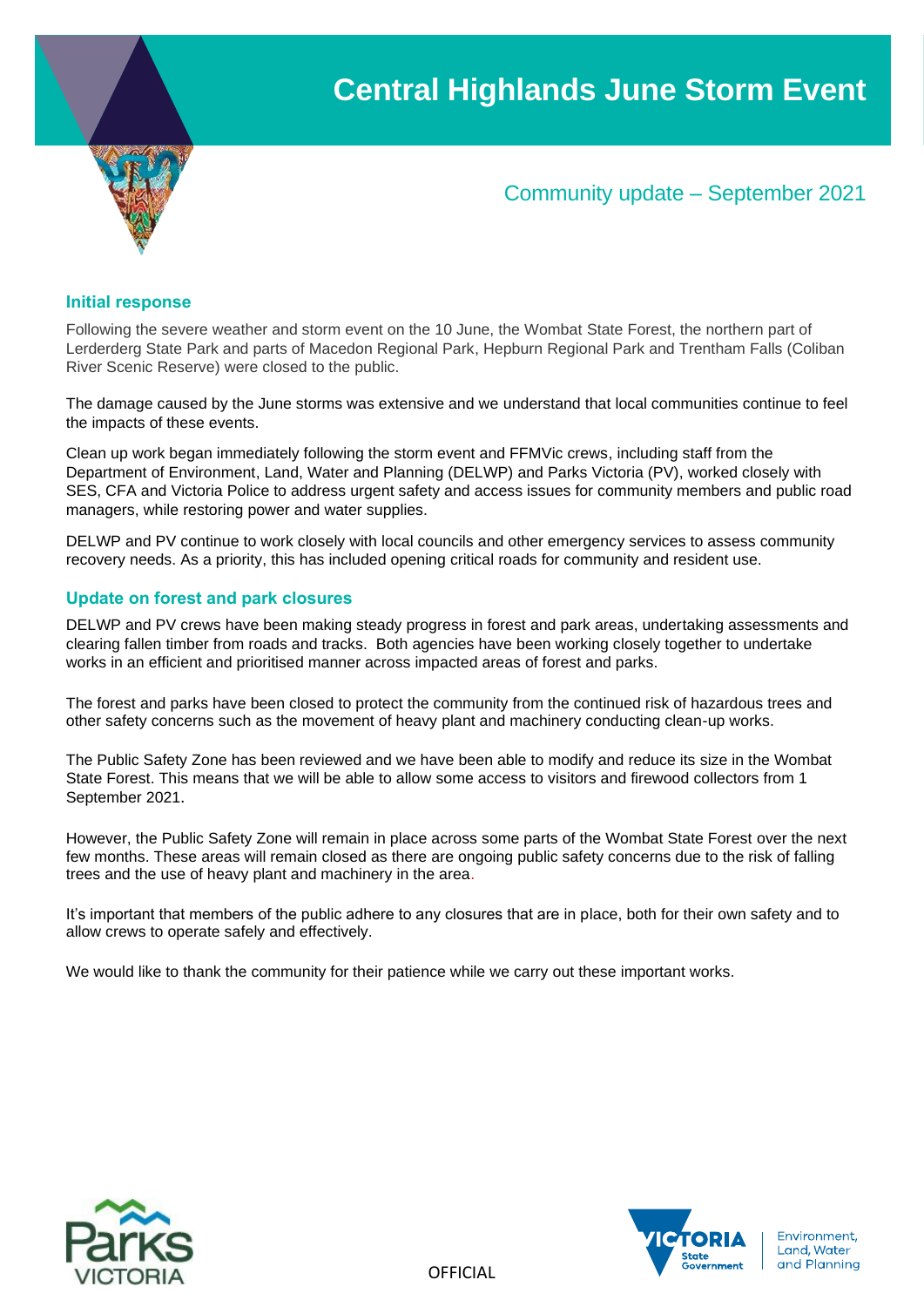# **Roads and tracks – vehicle access**

Crews are still working to assess the entire road network impacted by the June storm event, however we have now assessed all of the strategic fire access roads. About 43% of these roads have been cleared and we expect this figure to continue to rapidly increase as crews use heavy machinery to remove hazardous trees.

Due to seasonal road closures and inclement weather, crews have not been able to assess and clear some areas within the forest.

However, we want to reassure the community that crews are working hard to have the large majority of publicly accessed roads open by the end of the year. Some temporary road closures may occur while timber harvesting and recovery works are undertaken.





## **Recreation sites/ hiking trails**

Following the June storm event, there were 31 recreation sites across the Wombat State Forest, Hepburn Regional Park, Macedon Regional Park and Trentham Falls that were significantly impacted and damaged.

In addition to this, over 150km of walking and hiking trails were also impacted.

Some of the damage to recreation sites and hiking trails include - large amounts of hazardous trees, damage to fences, erosion of roads and destruction of campground assets such as toilets, picnic tables, fireplaces and BBQ pits.

Hazardous trees remain a priority in these recreation sites and will require specialist assessment prior to reopening to the public. Some sections of hiking trails will also require repairs where the rootballs from very large fallen trees have destroyed the trail surface.

Our crews have been working hard to assess and clear these sites so we can open them back up to the public as quickly as possible. We know that many people enjoy visiting these beautiful sites and understand the inconvenience caused by their closure.

From 1 September the following recreation sites will be open to the public:

• Carrols Campground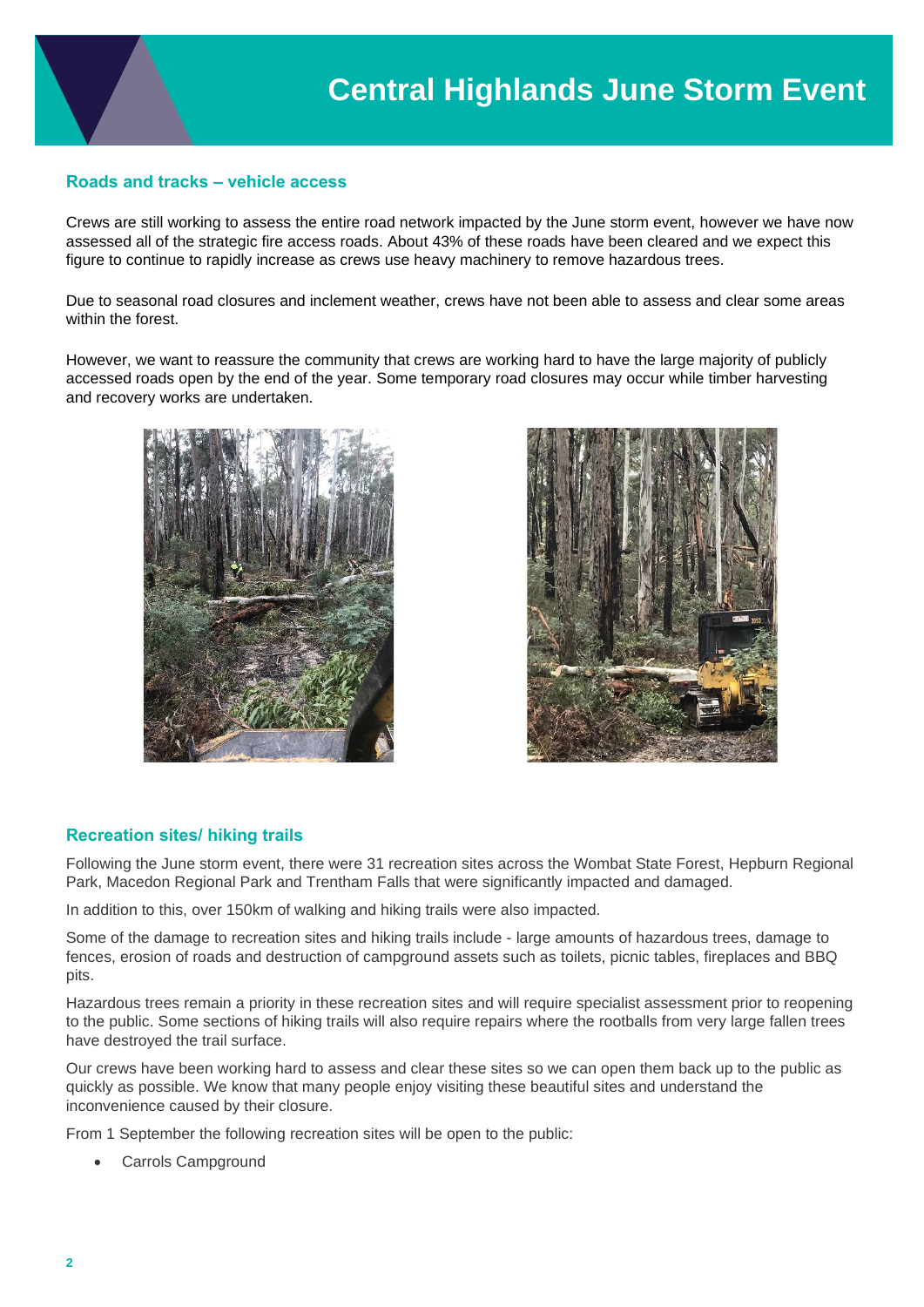

- **Balt Camp**
- Werribee River Picnic Area
- Sailors Falls and Twin Bridges Visitor Areas (Hepburn Regional Park)
- Scout Camp area (Macedon Regional Park)

Following this, crews will then continue working to open the below recreation sites:

- **Firth Park**
- Three Lost Children's Walk
- Andersons Mill Walk
- St Erths/ Jack Cann Reserve
- Harbisons Picnic Ground and other visitor sites along Cameron Drive (Macedon Regional Park)
- Campgrounds and picnic grounds in Lerderderg State Park

Rest assured, we will continue to update the community as our work progresses and further areas in the forest and parks are able to be opened up to the public.





## **Firewood collection from state forests**

As a result of the June storm event, the autumn firewood collection season was disrupted with a number of sites in the Wombat State Forest closed due to the risk of falling trees.

From Wednesday 1 September the spring firewood collection season will commence, and communities will be allowed to gather wood for their personal use from designated firewood collection areas in state forests.

In the Central Highlands area there will be six collection sites available:

- Firth Road, Trentham
- Leonards Hill South Bullarto Hill, Daylesford
- Mill Road, Daylesford
- Old Blackwood Road, Daylesford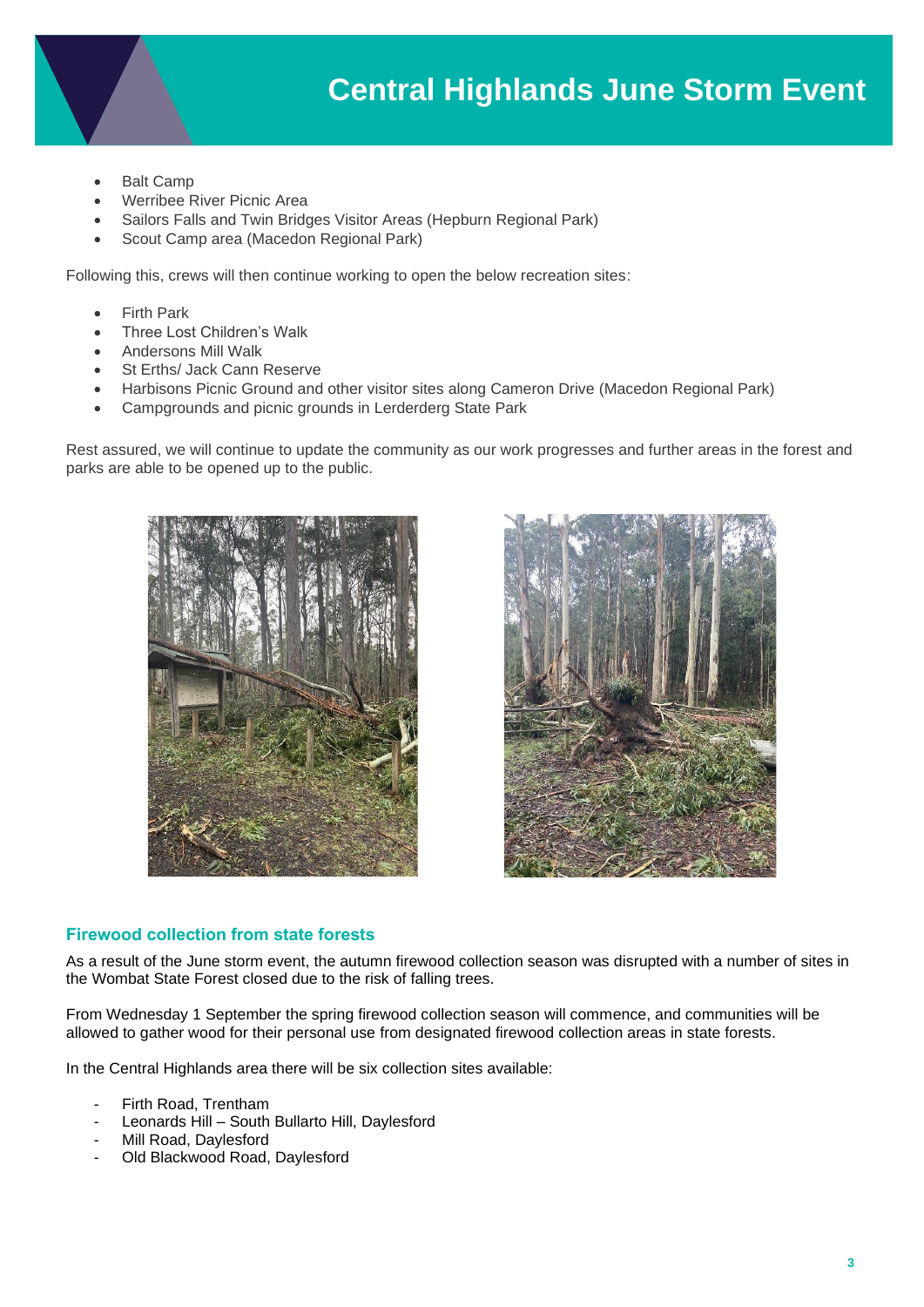- Finger Post Road, Macedon
- **Barkstead**

Find out more about your local collection areas here: [https://www.ffm.vic.gov.au/firewood/firewood-collection-in](https://www.ffm.vic.gov.au/firewood/firewood-collection-in-your-region)[your-region](https://www.ffm.vic.gov.au/firewood/firewood-collection-in-your-region)

This season there will be more timber available due to the June storm event however it is still important that people do the right thing and stick to the collection limits of two cubic metres per person per day and a maximum of 16 cubic metres per household per financial year. Authorised officers will be patrolling parks, forests and reserves to catch those who aren't. If you see any illegal activity, please report this on 136 186.

We also ask everyone to please be mindful of their safety in the forest. Please be COVID safe and aware of the environment around you at all times, trees may fall or drop limbs without warning.

If you are collecting firewood, please ensure that you are appropriately trained and equipped to use any equipment such as chainsaws.

Please ensure you follow the latest directions issued by the Chief Health Officer. For further information, please visit<https://www.dhhs.vic.gov.au/coronavirus>

# **Firewood collection from state forests**

The Hepburn Shire Council will be running a short trial to finalise the logistics of how to best distribute storm-related firewood to residents and rate payers. Once restrictions allow, they will carry out the trial and roll out the broader program to provide cut and split firewood to residents and ratepayers for free.

For further details, please visit:<https://www.hepburn.vic.gov.au/firewood/>

### **Moorabool Shire Council**

Moorabool Shire Council is currently investigating options to process storm vegetation debris into firewood for potential offering to the community.

Please contact the council for further information or updates.

### **Macedon Ranges Shire Council**

Last month, Macedon Ranges Shire Council opened up a registration process so that free firewood and timber could be provided to local residents and rate payers. Registrations are now closed for Round 1 to ensure processed supplies can meet demand and collection logistics are safely managed at the transfer stations.

For further information on when the next round of firewood will be made available, please visit: [www.mrsc.vic.gov.au/Storm-Recovery](https://l.facebook.com/l.php?u=http%3A%2F%2Fwww.mrsc.vic.gov.au%2FStorm-Recovery%3Ffbclid%3DIwAR1ckPa2zs344TFjgDMgUubEhWK6G2Tzb66x10_AzLzbu_y_MwepXoBBPYQ&h=AT0oFyGXmdpu7yQqeEKo-4R3LXFIvVzHBAToAQxhJyITcjsfUDPBWnDCgZIJKbpC_T7vtqd1N_TGZ4F8o5pHl3tNgL_erVm9kfQX37JNUvPzxzuUsdwW-vIfdVjomjOQkHah&__tn__=-UK-R&c%5b0%5d=AT2RamaTxcda3W-kcU-rB0QhmUbJXctQt9mnx8djIh5Q7t4uwmjUly_ORUWUPZ51xP7K9QFXd0StXEZOhK6aMagpawpgapAew_0BdT9zL6uOgBHI54_70RJGrszxf2z8F1AnzPQSillRc_vtQTyWdrAXKu-c90CV0ZM3Jg2ZGJBonA)

## **Clean-up assistance on private property**

A free Storm and Flood Clean-Up program has been announced by the government which includes the demolition and removal of any structures on eligible private property that were destroyed or damaged beyond repair by the June 2021 storms and floods.

This could include:

- residential homes and sheds
- commercial and public buildings
- other outbuildings.

The program will also remove hazards such as dangerous materials or trees, that pose a threat to property or work crews, as well as any vehicles that were damaged beyond repair.